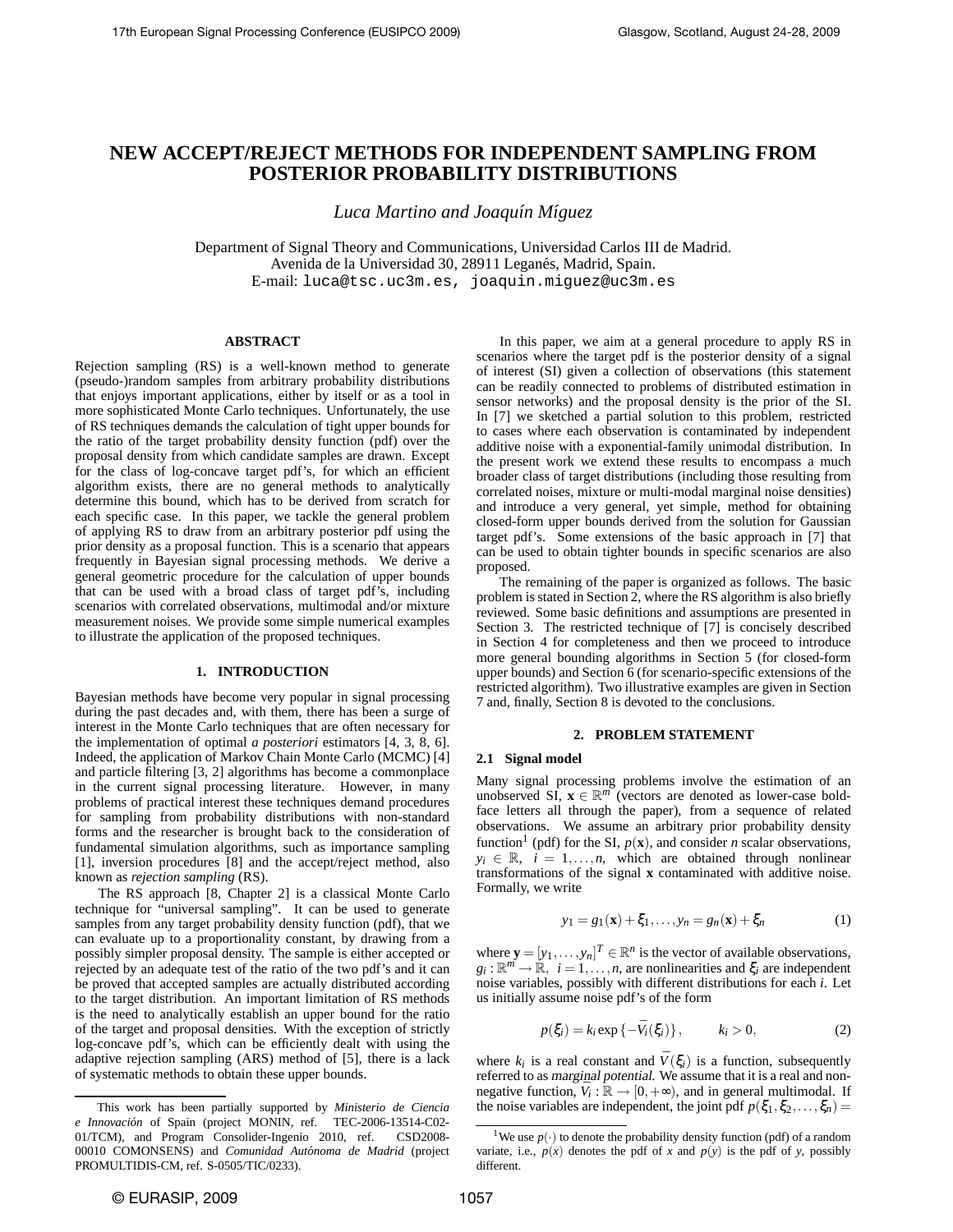$\prod_{i=1}^{n} p(\xi_n)$  is easy to construct and we can define a joint potential  $V^{(n)}$ :  $\mathbb{R}^n \rightarrow [0, +\infty)$  as

$$
V^{(n)}(\xi_1,\ldots,\xi_n) \triangleq -\log\left[p(\xi_1,\ldots,\xi_n)\right] = -\sum_{i=1}^n \log p(\xi_n). \tag{3}
$$

Substituting (2) into (3) yields

$$
V^{(n)}(\xi_1, \dots, \xi_n) = c_n + \sum_{i=1}^n \bar{V}_i(\xi_i)
$$
 (4)

where  $c_n = -\sum_{i=1}^n \log k_i$  is a constant.

In subsequent sections we will be interested in a particular class of joint potential functions denoted as

$$
V_l^{(n)}(\xi_1,\ldots,\xi_n) = \sum_{i=1}^n |\xi_i|^l, \quad 0 < l < +\infty,
$$
 (5)

where the subscript *l* identifies the specific member of the class. In particular, the function obtained for  $l = 2$ ,  $V_2^{(n)}(\xi_1, \ldots, \xi_n) =$  $\sum_{i=1}^{n} |\xi_i|^2$  will be termed *quadratic potential* and it yields a Gaussian density when plugged into Eq. (2).

Let  $\mathbf{g} = [g_1, \dots, g_n]^T$  be the vector-valued nonlinearity defined as  $g(x) \triangleq [g_1(x),...,g_n(x)]^T$ . The scalar observations are conditionally independent given the SI **x**, hence the likelihood function,  $\ell(\mathbf{x}; \mathbf{y}, \mathbf{g}) \triangleq p(\mathbf{y}|\mathbf{x})$ , can be factorized as

$$
\ell(\mathbf{x}; \mathbf{y}, \mathbf{g}) = \prod_{i=1}^{n} p(y_i | \mathbf{x}).
$$
 (6)

Since we are assuming additive noises,  $p(y_i|\mathbf{x}) = k_i \exp\{-\bar{V}_i(y_i - g_i(\mathbf{x}))\}$  and the likelihood in (6) induces a system potential  $V(\mathbf{x}; \mathbf{y}, \mathbf{g}) : \mathbb{R}^m \to [0, +\infty)$ , defined as

$$
V(\mathbf{x}; \mathbf{y}, \mathbf{g}) \triangleq -\ln[\ell(\mathbf{x}; \mathbf{y}, \mathbf{g})] = -\sum_{i=1}^{n} \log[p(y_i|\mathbf{x})],\tag{7}
$$

that is a function of **x** and depends on the observations **y** and the function **g**. Using (4) and (7), we write the system potential in terms of the joint potential,

$$
V(\mathbf{x}; \mathbf{y}, \mathbf{g}) = V^{(n)}(y_1 - g_1(\mathbf{x}), \dots, y_n - g_n(\mathbf{x})),
$$
 (8)

i.e.,  $V(\mathbf{x}; \mathbf{y}, \mathbf{g}) = c_n + \sum_{i=1}^n \bar{V}_i(y_i - g_i(\mathbf{x})).$ 

# **2.2 Rejection sampling**

Let us now assume that we wish to approximate, by sampling, some integral of the form  $I(f) = \int_{\mathbb{R}} f(\mathbf{x}) p(\mathbf{x} | \mathbf{y}) d\mathbf{x}$ , where *f* is some measurable function of **x** and  $p(\mathbf{x}|\mathbf{y}) \propto p(\mathbf{x})\ell(\mathbf{x}; \mathbf{y}, \mathbf{g})$  is the posterior pdf of the SI given the observations. Unfortunately, it may not be possible in general to draw directly from  $p(\mathbf{x}|\mathbf{y})$  and we must apply simulation techniques to generate adequate samples. One appealing possibility is to carry out rejection sampling using the prior,  $p(\mathbf{x})$ , as a proposal function. If we let *L* be an upper bound for the likelihood,  $\ell(\mathbf{x}; \mathbf{y}, \mathbf{g}) \leq L$ , then we can generate *N* independent samples from  $p(\mathbf{x}|\mathbf{y})$  according to the following algorithm.

- 1. Set  $i = 1$ .
- 2. Draw  $\mathbf{x}' \sim p(\mathbf{x})$  and  $u' \sim U(0,1)$ , where  $U(0,1)$  is the uniform pdf in [0,1].
- 3. If  $\frac{\ell(x',y,g)}{L} > u'$  then  $\mathbf{x}_i = \mathbf{x}'$ , else discard  $\mathbf{x}'$  and go to step 2.
- 4. Set  $i = i + 1$ . If  $i > N$  stop, else go back to step 2.

We can approximate  $I(f) \approx \hat{I}(f) = \frac{1}{N} \sum_{i=1}^{N} f(\mathbf{x}_i)$ .

In the sequel, we address the problem of analytically calculating the bound *L*. Note that, since the log function is monotonous, it is equivalent to maximize  $\ell$  w.r.t. **x** and to minimize the system potential *V* also w.r.t. **x**. As a consequence, we may focus on the calculation of a lower bound for  $V(x; y, g)$ . Note that this problem is far from trivial. Even for very simple marginal potentials,  $\bar{V}_i$ , the system potential can be highly multimodal w.r.t. **x** [7].

#### **3. DEFINITIONS AND ASSUMPTIONS**

Hereafter we restrict our attention to the case of a scalar SI,  $x \in \mathbb{R}$ . This is done for the sake of clarity, since dealing with the general case  $\mathbf{x} \in \mathbb{R}^m$  requires additional definitions and notations. The techniques to be described in Section 4.1 can be extended to the general case, although this extension is not trivial. We define the set of state predictions as

$$
\mathscr{X} \triangleq \{x_i \in \mathbb{R} : y_i = g_i(x_i) \text{ for } i = 1, ..., n\}
$$
 (9)

Each equation  $y_i = g_i(x_i)$ , in general, can yield zero, one or several state predictions. We also introduce the maximum likelihood (ML) state estimator  $\hat{x}$ , as

$$
\hat{x} \in \arg\max_{x \in \mathbb{R}} \ell(x | \mathbf{y}, \mathbf{g}) = \arg\min_{x \in \mathbb{R}} V(x; \mathbf{y}, \mathbf{g}),\tag{10}
$$

not necessarily unique.

Let us use  $\mathscr{A} \subseteq \mathbb{R}$  to denote the support of the vector function **g**, i.e., **g** :  $\mathscr{A} \subseteq \mathbb{R} \to \mathbb{R}^n$ . We assume that there exists a partition  $\{\mathscr{B}_j\}_{j=1}^q$ of  $\mathscr A$  (i.e.,  $\mathscr A = \bigcup_{j=1}^q \mathscr B_j$  and  $B_i \cap \mathscr B_j = \emptyset$ ,  $\forall i \neq j$ ) such that we can define functions  $g_{i,j} : \mathscr{B}_j \to \mathbb{R}, \quad j = 1, \ldots, q$  and  $i = 1, \ldots, n$ , as

$$
g_{i,j}(x) \triangleq g_i(x), \ \forall x \in \mathcal{B}_j,
$$
\n(11)

and: (a) every function  $g_{i,j}$  is invertible in  $\mathscr{B}_j$  and (b) every function *g*<sub>*i*</sub>, *j* is either convex in  $\mathcal{B}_j$  or concave in  $\mathcal{B}_j$ . Assumptions (a) and (b) together mean that, for every *i* and all  $x \in \mathcal{B}_j$ , the first derivative  $\frac{dg_{i,j}}{dx}$  is either strictly positive or strictly negative and the second derivative  $\frac{d^2 g_{i,j}}{dx^2}$  is either non-negative or non-positive. As a consequence, there are exactly *n* state predictions in each subset of the partition,  $x_{i,j} = g_{i,j}^{-1}(y_i)$ . We write the set of predictions in  $\mathscr{B}_j$  as  $\mathscr{X}_j = \{x_{1,j}, \ldots, x_{n,j}\}$ . If  $g_{i,j}$  is bounded and  $y_i$  is noisy, it is conceivable that  $y_i > \max_{x \in [\mathscr{B}_j]} g_{i,j}(x)$  (or  $y_i < \min_{x \in [\mathscr{B}_j]} g_{i,j}(x)$ ), where  $[\mathscr{B}_j]$  denotes the closure of set  $\mathscr{B}_j$ , hence  $g_{i,j}^{-1}(y_i)$  may not exist. In such case, we define  $x_{i,j} = \arg \max_{x \in [\mathcal{B}_j]} g_{i,j}(x)$  (or  $x_{i,j} =$  $\arg \min_{x \in [\mathscr{B}_j]} g_{i,j}(x)$ , respectively), and admit  $x_{i,j} = +\infty$  (respectively,  $x_{i,j} = -\infty$ ) as valid solutions.

# **4. BACKGROUND**

We review the basic bounding algorithm of [7]. This technique is valid only if we impose an important additional constraints on the model of Section 2, namely that each marginal potential  $\bar{V}_i(\xi_i)$  has a unique minimum at  $\xi_i = 0$  and  $\frac{d\bar{V}_i}{d\xi_i} \neq 0$  for all  $\xi_i \neq 0$ .

## **4.1 Basic algorithm for the calculation of bounds**

Our goal is to obtain an analytical method for the computation of a scalar  $\gamma \in \mathbb{R}$  such that  $\gamma \le \inf_{x \in \mathbb{R}} V(x; y, g)$  for arbitrary (but fixed) observations **y** and known nonlinearities **g**. The main difficulty to carry out this calculation is the nonlinearity **g**, which renders the problem not directly tractable. In [7] it is described how to build, within each set  $\mathcal{B}_j$  ( $\mathcal{A} = \bigcup_{j=1}^q \mathcal{B}_j$ ), adequate linear functions  ${r_{i,j}}_{i=1}^n$  in order to replace the nonlinearities  ${g_{i,j}}_{i=1}^n$ . We construct every  $r_{i,j}$  in a way that ensures

$$
\bar{V}_i(y_i - r_{i,j}(x)) \le \bar{V}_i(y_i - g_{i,j}(x)), \quad \forall x \in \mathscr{I}_j,
$$
\n(12)

where  $\mathscr{I}_j$  is any closed interval in  $\mathscr{B}_j$  such that  $\hat{x}_j \in$ arg min  $\vec{V}(x; \mathbf{y}, \mathbf{g})$  (i.e., a ML state estimator of *x* restricted to  $\mathscr{B}_j$ , *x*∈[B*<sup>j</sup>* ]

possibly non-unique) is contained in  $\mathcal{I}_j$ . The latter requirement can be fulfilled if we choose  $\mathscr{I}_j \triangleq [\min(\mathscr{X}_j),\max(\mathscr{X}_j)]$  [7].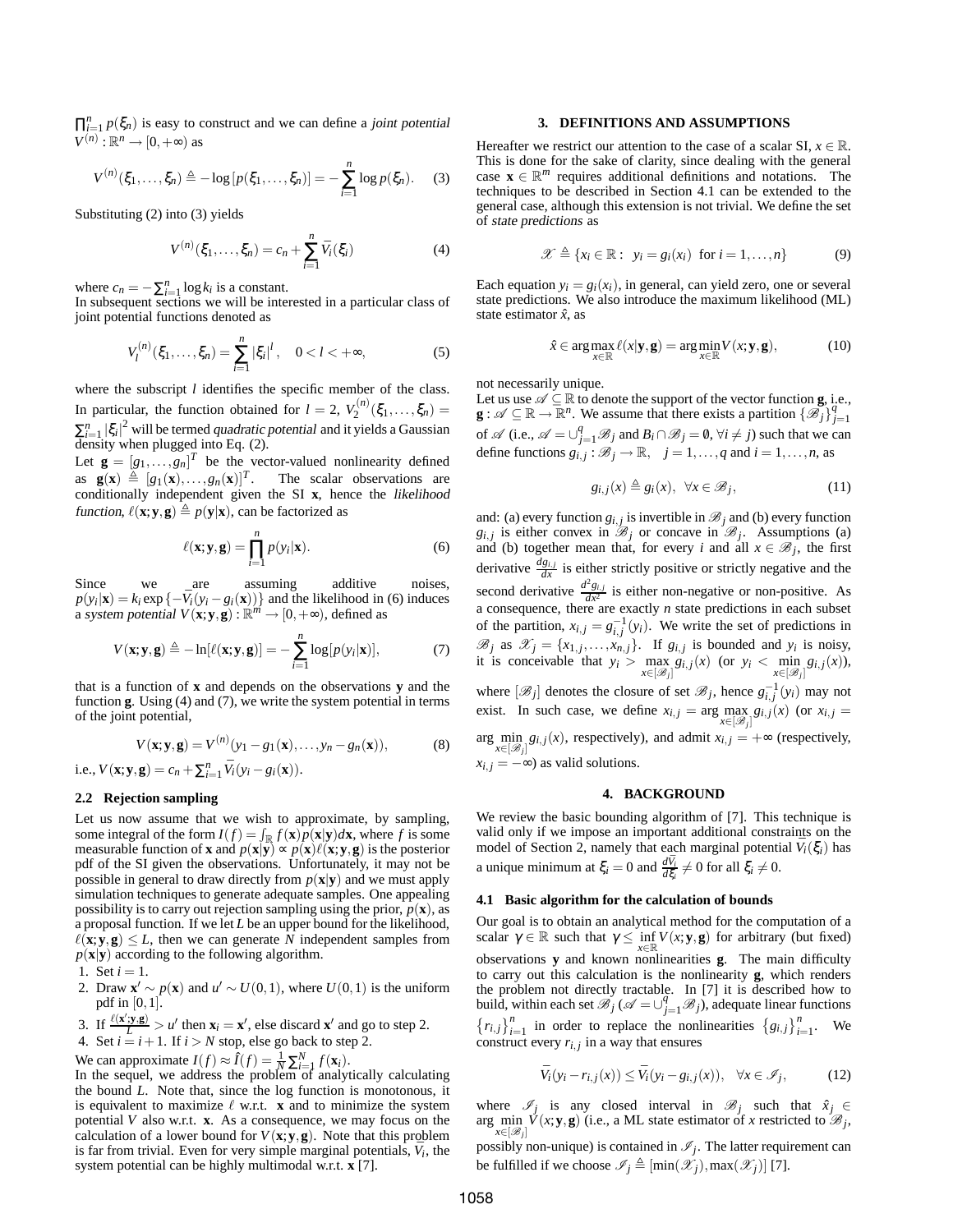Moreover, since  $V(x; \mathbf{y}, \mathbf{g}_j) = c_n + \sum_{i=1}^n \bar{V}_i(y_i - g_{i,j}(x))$  and  $V(x; y, r_j) = c_n + \sum_{i=1}^n \bar{V}_i(y_i - r_{i,j}(x))$  where  $\mathbf{g}_j = [g_{1,j}, \dots, g_{n,j}]$  and  $\mathbf{r}_j = [r_{1,j}, \dots, r_{n,j}],$  Eq. (12) implies that  $V(x; \mathbf{y}, \mathbf{r}_j) \leq V(x; \mathbf{y}, \mathbf{g}_j),$  $\forall x \in \mathcal{I}_j$ , and as a consequence,

$$
\gamma_j = \inf_{x \in \mathscr{I}_j} V(x; \mathbf{y}, \mathbf{r}_j) \le \inf_{x \in \mathscr{I}_j} V(x; \mathbf{y}, \mathbf{g}_j) = \inf_{x \in \mathscr{B}_j} V(x; \mathbf{y}, \mathbf{g}). \tag{13}
$$

Therefore, it is possible to find a lower bound in  $\mathcal{B}_i$  for the system potential  $V(x; y, g_j)$ , denoted  $\gamma_j$ , by minimizing the modified potential  $V(x; y, r_j)$  within  $\mathcal{I}_j$ . Repeating this procedure for every  $\mathcal{B}_j$ , and choosing  $\gamma = \min_j \gamma_j$ , we obtain that  $\gamma \leq \inf_{x \in \mathbb{R}} V(x, y, g)$  is a

global lower bound of the system potential.

The construction of each  $r_{i,j}$  is straightforward dividing the problem into two cases. Case I corresponds to nonlinearities  $g_{i,j}$ such that  $\frac{dg_{i,j}(x)}{dx} \times \frac{d^2g_{i,j}(x)}{dx^2} \ge 0$ , while case II corresponds to functions that comply with  $\frac{dg_{i,j}(x)}{dx} \times \frac{d^2g_{i,j}(x)}{dx^2} \le 0$ , when  $x \in \mathcal{B}_j$ . In case I we choose a linear function  $r_{i,j}$  that passes through min $(\mathscr{X}_j)$ and the state prediction  $x_{i,j} \in \mathscr{X}_j$ , while in case II we choose a linear function  $r_{i,j}$  that passes through max  $(\mathscr{X}_j)$  and the state prediction  $x_{i,j} \in \mathscr{X}_j$ .

Unfortunately, it is possible that the minimization of the modified system potential  $V(x; y, r_i)$  remains difficult and analytically intractable. We propose a general method to circumvent this limitation in Section 5. To develop this new technique, we start from the lower bound of the quadratic potential,  $V_2^{(n)}$ , presented next.

# **4.2** Lower Bound  $γ_2$  for quadratic potentials

Assume that the joint potential is quadratic, i.e.,  $V_2^{(n)}(y_1 - y_2)$  $g_{1,j}(x),...,y_n-g_{n,j}(x)) = \sum_{i=1}^n (y_i-g_{i,j}(x))^2$  for each  $j=1,...,q$ , and construct the set of linearities  $r_{i,j}(x) = a_{i,j}x + b_{i,j}$ ,  $i = 1,...,n$ <br>and  $j = 1,...,q$ . The modified system potential in  $\mathcal{B}_j$  becomes

$$
V(x; \mathbf{y}, \mathbf{r}_j) = \sum_{i=1}^n (y_i - r_{i,j}(x))^2 = \sum_{i=1}^n (y_i - a_{i,j}x - b_{i,j})^2,
$$
 (14)

and it turns out straightforward to compute  $\gamma_{2,j} = \min_{x \in \mathcal{B}_j} V(x; \mathbf{y}, \mathbf{r}_j)$ .

Indeed, if we denote  $\mathbf{a}_j = [a_{1,j}, \dots, a_{n,j}]^T$  and  $\mathbf{w}_j = [y_1$  $b_{1,j}, \ldots, y_n - b_{n,j}]^T$ , then

$$
\hat{x}_{L,j} = \arg\min_{x \in \mathcal{B}_j} V(x; \mathbf{y}, \mathbf{r}_j) = \frac{\mathbf{a}_j^T \mathbf{w}_j}{\mathbf{a}_j^T \mathbf{a}_j},\tag{15}
$$

and  $\gamma_{2,j} = V(x_{L,j}; \mathbf{y}, \mathbf{r}_j)$ . It is apparent that  $\gamma_2 = \min_j \gamma_{2,j} \leq$  $V(x; y, g)$ .

#### **5. CLOSED-FORM UPPER BOUNDS**

We assume the availability of an invertible increasing function  $R(v) : \mathbb{R}^+ \to \mathbb{R}^+$  such that  $R \circ V^{(n)} \geq V_2^{(n)}$ , where  $\circ$  denotes the composition of functions. Then, we can write

$$
(R \circ V)(x; \mathbf{y}, \mathbf{g}) \ge V_2^{(n)}(y_1 - g_1(x), \dots, y_n - g_n(x))
$$
  
= 
$$
\sum_{i=1}^n (y_i - g_i(x))^2 \ge \gamma_2.
$$
 (16)

where  $\gamma_2$  is the bound obtained in Section 4.2 and, as consequence,  $V(x; y, g) \ge R^{-1}(\gamma_2) = \gamma.$ 

For instance, consider the family of joint potentials  $V_p^{(n)}$ . Using the monotonicity of  $\mathcal{L}^p$  norms, it is possible to prove [**?** ] that

$$
\left(\sum_{i=1}^{n} |\xi_{i}|^{p}\right)^{\frac{1}{p}} \ge \left(\sum_{i=1}^{n} \xi_{i}^{2}\right)^{\frac{1}{2}}, \text{ for } 0 \le p \le 2, \text{ and } (17)
$$

$$
n^{\left(\frac{p-2}{2p}\right)}\left(\sum_{i=1}^n|\xi_i|^p\right)^{\frac{1}{p}} \ge \left(\sum_{i=1}^n\xi_i^2\right)^{\frac{1}{2}}, \text{ for } 2\le p\le +\infty. \tag{18}
$$

Let  $R_1(v) = v^{2/p}$ . Since this function is indeed strictly increasing, we can transform the inequality (17) into

$$
R_1\left(\sum_{i=1}^n |y_i - g_i(x)|^p\right) \ge \sum_{i=1}^n (y_i - g_i(x))^2,
$$
 (19)

which yields

$$
\sum_{i=1}^{n} |y_i - g_i(x)|^p \ge R_1^{-1} \left( \sum_{i=1}^{n} (y_i - g_i(x))^2 \right)
$$

$$
= \left( \sum_{i=1}^{n} (y_i - g_i(x))^2 \right)^{p/2} \ge \gamma_2^{p/2}, \quad (20)
$$

hence the transformation  $\gamma_2^{p/2}$  of the quadratic bound  $\gamma_2$  is a lower bound for  $V_p^{(n)}$  with  $0 < p \le 2$ . Similarly, if we let  $R_2(v) =$  $\left(n^{\left(\frac{p-2}{2p}\right)}v^{1/p}\right)^2$ , the inequality (18) yields

$$
\sum_{i=1}^{n} |y_i - g_i(x)|^p \ge R_2^{-1} \left( \sum_{i=1}^{n} (y_i - g_i(x))^2 \right)
$$
  
= 
$$
\left[ n \left( -\frac{p-2}{2p} \right) \left( \sum_{i=1}^{n} (y_i - g_i(x))^2 \right)^{1/2} \right]^p \ge n \left( -\frac{p-2}{2} \right) \gamma_2^{p/2},
$$
 (21)

hence the transformation  $R_2^{-1}(\gamma_2) = n^{-(p-2)/2} \gamma_2^{p/2}$  is a lower bound for  $V_p^{(n)}$  when  $2 \le p < +\infty$ .

It is possible to devise a systematic procedure to derive a suitable function *R* given an arbitrary joint potential  $V^{(n)}(e)$ , where  $\mathbf{e} \triangleq [\xi_1, \ldots, \xi_n]^T$ n . Let us define the manifold  $\Gamma_v \triangleq$  $e \in \mathbb{R}^n$ :  $V^{(n)}(e) = v$ . We can construct *R* by assigning  $R(v)$ with the maximum of the quadratic potential  $\sum_i^n \xi_i^2$  when  $\mathbf{e} \in \Gamma_v$ , i.e., we define

$$
R(v) \triangleq \max_{\mathbf{e} \in \Gamma_v} \sum_{i=1}^n \xi_i^2.
$$
 (22)

Note that (22) is a constrained optimization problem that can be solved using, e.g., Lagrangian multipliers.

From the definition in (22) we obtain that,  $\forall$ **e**  $\in \Gamma$ <sup>*v*</sup>,  $R$ (*v*) ≥  $\sum_{i=1}^{n} \xi_i^2$ . In particular, since  $V^{(n)}(\mathbf{e}) = v$  from the definition of  $\Gamma_v$ ,  $\frac{m}{n+1}$  is vertex in the desired relationship,

$$
R\left(V^{(n)}(\xi_1,\ldots,\xi_n)\right) \ge \sum_{i=1}^n \xi_i^2.
$$
 (23)

We additionally need to check whether  $R$  is a strictly increasing function of *v*. The two functions in the earlier examples of this Section,  $R_1$  and  $R_2$ , can be readily found using this method.

Let us remark the generality of this approach. Indeed, some of the assumptions imposed on the model of Section 2 are not needed anymore. For example, the joint potential  $V^{(n)}$  does not have to be defined as an addition of marginal potentials (see Eq. (4)) but may take more general forms. This technique also provides a suitable tool to compute bounds in scenarios where the noise random variables  $\xi_i$ ,  $i = 1, ..., n$ , are correlated.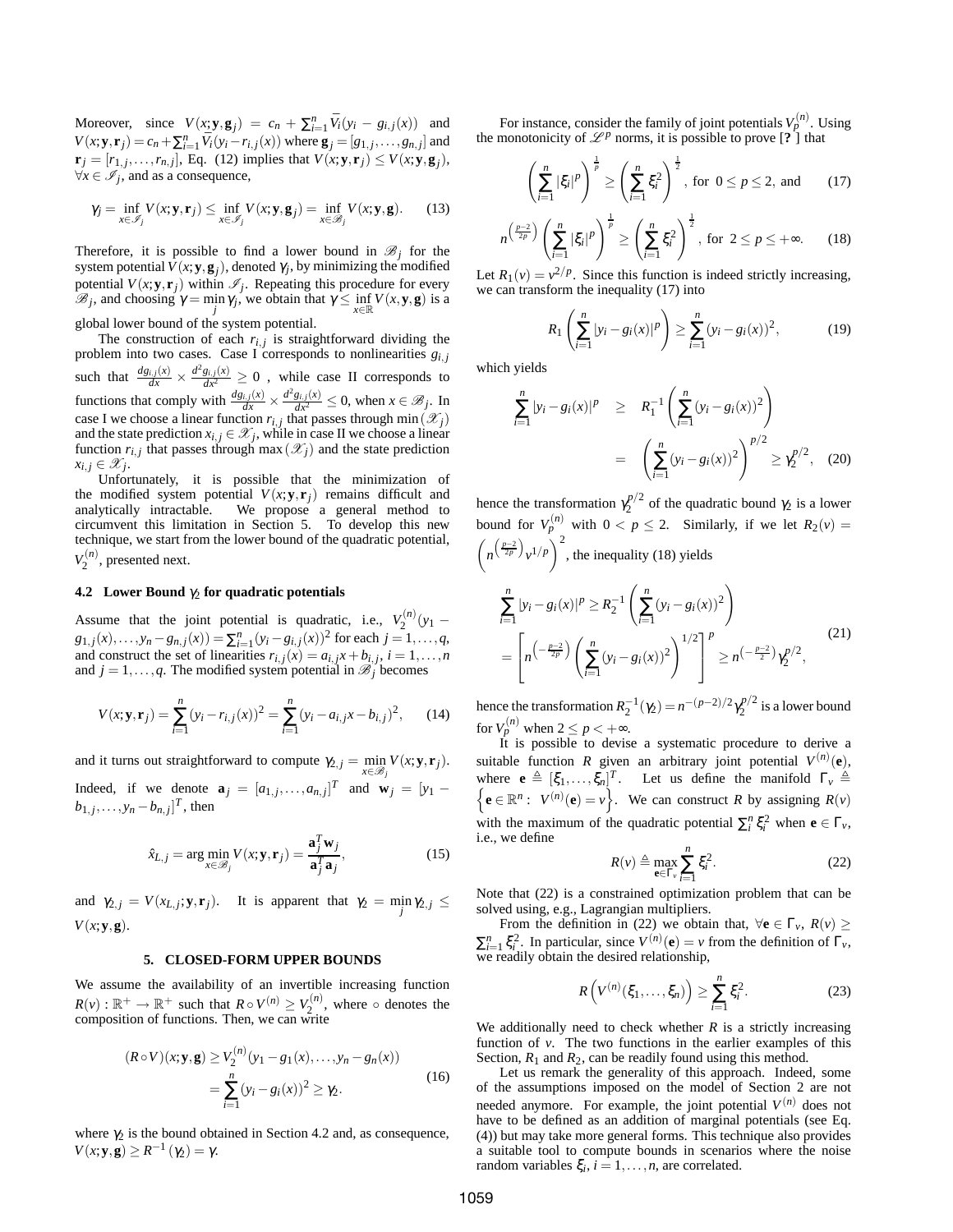## **6. ENHANCEMENTS**

The method based on the solution for quadratic potentials may admittedly lead to upper bounds which are not tight enough. In that case, the rejection rate (and, as a consequence, the average computational load) of the RS algorithm grows. In this Section we propose specific methods for the calculation of bounds that account for observation models where the observational noise components have possibly multimodal pdfs from either exponential or mixture families. The approach in Section 5 has a more general scope but the procedures in this Section can yield tighter bounds and, consequently, more efficient RS algorithms.

#### **6.1 Multimodal exponential noise densities**

Let us assume that the *i*-th noise variable,  $\xi_i$ , is distributed according to the pdf  $p(\xi_i) = \prod_{t=1}^{T_i} p_t(\xi_i)$  where  $p_t(\xi_i) \triangleq$  $k_{i,t} \exp\left\{-\bar{V}_{i,t}(\xi_i - \mu_{i,t})\right\}$  is, itself, an exponential density with location parameter  $\mu_{i,t}$  and proportionality constant  $k_{i,t}$ . If we assume that each  $\bar{V}_{i,t}$  is a marginal potential function with a single minimum at  $\mu_{i,t}$ , then the noise pdf

$$
p(\xi_i) = \prod_{t=1}^{T_i} p_t(\xi_i) = k_i \exp\left\{-\sum_{t=1}^{T_i} \bar{V}_{i,t}(\xi_i - \mu_{i,t})\right\},\qquad(24)
$$

is possibly multimodal and the basic algorithm in Section 4 cannot be applied directly to obtain an upper bound on the resulting likelihood function.

In order to tackle this problem, let us split the *i*-th observation equation,  $y_i = g_i(x) + \xi_i$ , in  $T_i$  equation which are (jointly) equivalent to the original one,

$$
y_{i,1} - \mu_{i,1} = g_i(x) + \xi_{i,1}, \dots, y_{i,T_i} - \mu_{i,T_i} = g_i(x) + \xi_{i,T_i}.
$$
 (25)

It turns out possible to extend the bounding procedure of Section 4 to this scenario by introducing the extended observation vector

$$
\mathbf{y}_e = [y_{1,1} - \mu_{1,1}, \dots, y_{1,T_1} - \mu_{1,T_1}, \dots, y_{n,T_n} - \mu_{n,T_n}] \tag{26}
$$

with dimension  $T \times 1$ , where  $T = \sum_{i=1}^{n} T_i$ . In a similar way, we can build up an extended vector-nonlinearity

$$
\mathbf{g}_e(x) = \underbrace{[g_1(x), \dots, g_1(x)}_{T_1}, \dots, \underbrace{g_n(x), \dots, g_n(x)}_{T_n}]^T, \qquad (27)
$$

and an extended joint potential

$$
V^{(n)}(\underbrace{\xi_1, \dots, \xi_1}_{T_1}, \dots, \underbrace{\xi_n, \dots, \xi_n}_{T_n}).
$$
\n(28)

Since the system potential actually remains the same, i.e.,  $V(x; y_e; g_e) = V(x; y; g)$ , we can apply the procedure of Section 4 to compute a bound  $\gamma \le V(x; \mathbf{y}_e; \mathbf{g}_e)$  which is also a bound for  $V(x; y; \mathbf{g})$ .

## **6.2 Mixture noise densities**

In many application it is common to model noise random variables by means of a mixture of pdfs. In particular, let ξ*<sup>i</sup>* have the density

$$
p(\xi_i) = \sum_{s=1}^{S_i} \lambda_s p_s(\xi_i)
$$
 (29)

and assume all other variables,  $\xi_{j\neq i}$ , have "simple" pdf's of the form (2). Again, we assume  $p_s(\xi_i) = k_{i,s} \exp\left\{-\bar{V}_{i,s}(\xi_i - \mu_{i,s})\right\}$ , is an exponential density with a proportionality constant  $k_{i,s}$  and location parameter  $\mu_{i,s}$ . The mixture coefficients are normalized to yield  $\sum_{s=1}^{S_i} \lambda_s = 1$  and each  $\bar{V}_{i,s}$  has a unique minimum at  $\mu_{i,s}$ .

It is apparent that (due to the normalization of the  $\lambda$ <sub>s</sub>'s)

$$
-\log[p(\xi_i)] = -\log\left(\sum_{s=1}^{S_i} \lambda_s p_s(\xi_i)\right) \ge \min_{s \in \{1, ..., S_i\}} \bar{V}_{i,1}(\xi_i - \mu_{i,s}).
$$
\n(30)

The latter equation implies that we can compute a lower bound for the system potential  $V(x; y, g)$  by exploring the  $S_i$  possible systems of the form

$$
y_1 = g_1(x) + \xi_1, \dots, y_i - \mu_{i,s} = g_i(x) + \tilde{\xi}_{i,s}, \dots, y_n = g_n(x) + \xi_n
$$
\n(31)

where  $s \in \{1, \ldots, S_i\}$  and  $p_s(\tilde{\xi}_i) = k_{i,s} \exp\left\{-\bar{V}_{i,s}(\tilde{\xi}_i)\right\}$ . Let  $\gamma_s$ be the lower bound computed for the *s*-th problem, then the global lower bound for the system potential  $V(x; y, g)$  is  $\gamma =$  $-\log \left( \sum_{s=1}^{S_i} \lambda_s \exp \left\{ -\gamma_s \right\} \right)$ 

#### **7. EXAMPLES**

We show the application of the proposed bounding methods by way of two simple examples. They have been chosen for the sake of illustration only and are not intended to represent any specific practical system. In fact, we do not even claim that RS be the best way to draw from these distributions: they are simply convenient to put the proposed techniques at work.

#### **7.1 Example 1: Independent noise variables**

Given *x* ∈ ℝ with prior density  $p(x) = N(x, -2, 1)$  (Gaussian, with mean  $-2$  and variance 1) and the system with  $\mathbf{y} = [y_1, y_2]^\top \in \mathbb{R}^2$ given by

$$
y_1 = \exp(x) + \xi_1, \ y_2 = \exp(-x) + \xi_2 \tag{32}
$$

where  $p(\xi_1) \propto \exp\{-|\xi_1 - 1|^3 - |\xi_1 + 1|^3\}$  and  $\xi_2$  is a mixture of two pdfs,  $p(\xi_2) \propto 0.8 \exp\{-|\xi_2|^3\} + 0.2 \exp\{-|\xi_2 - 4|^3\}$ . The resulting system potential is

$$
V(x; \mathbf{y}, \mathbf{g}) = |y_1 - 1 - \exp(x)|^3 + |y_1 + 1 - \exp(x)|^3
$$
  
- log[0.8 exp(-|y<sub>2</sub> - exp(-x)|<sup>3</sup>)  
+ 0.2 exp(-|y<sub>2</sub> - 4 - exp(-x)|<sup>3</sup>)]. (33)

Since the density of  $\xi_2$  is a mixture, we need to apply the technique proposed in Section (6.2). Therefore, we consider two different bounding problems, one for each component in the mixture of  $p(\xi_2)$ . For the first problem, we use the first mixture term which yields the density  $p(\xi_2) \propto \exp\left\{-|\xi_2|^3\right\}$ . The resulting potential function that we wish to lower bound for this case is denoted

$$
\tilde{V}(x; \mathbf{y}, \mathbf{g})_1 = |y_1 - 1 - \exp(x)|^3 + |y_1 + 1 - \exp(x)|^3
$$
  
+ |y\_2 - \exp(-x)|^3. (34)

where the subscript in  $\tilde{V}(\cdot)$ <sub>1</sub>, indicates that we are handling the first mixture component.

There is an additional difficulty that arises because of the form of  $p(\xi_1) \propto \exp(-|\xi_1 - 1|^3) \exp(-|\xi_1 + 1|^3)$ , which fits the pattern of Eq. (24). Thus, using the approach in Section 6 we build extended vectors for the observations

$$
\mathbf{y}_e = [y_1 - 1, y_1 + 1, y_2]^\top,\tag{35}
$$

and the nonlinearities,

$$
\mathbf{g}_e(x) = [\exp(x), \exp(x), \exp(-x)]^\top
$$
 (36)

that yield the "extended version" of (34), denoted  $\tilde{V}(x; \mathbf{y}_e, \mathbf{g}_e)_1$ . The latter potential can be bounded using the method in Section 4.